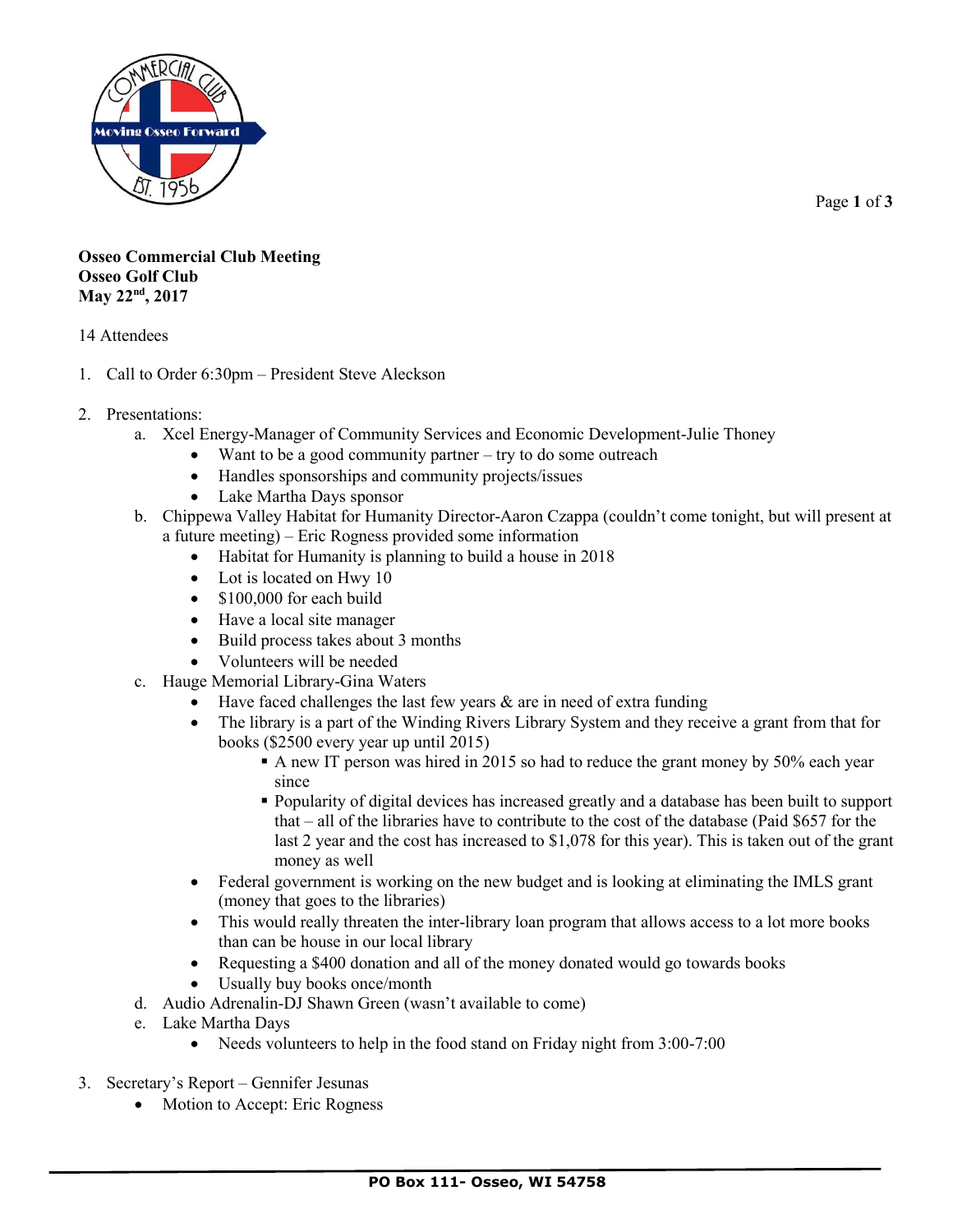

Page **2** of **3**

- $\bullet$  2<sup>nd</sup>: Erin Everson
- 4. Treasurer's Report Mark Diehl
	- Checking: \$4,710.83
	- Money Market: \$20,062.77
	- Motion to Accept: Naomi Bodway
	- 2<sup>nd</sup>: Terri Fritz
- 5. Correspondence-Steve Aleckson
	- Thank you from Relay for Life
- 6. Old Business:
	- a. Scholarship recipients-Cameron Scholze and Alex Sromek
	- b. Land- two pine stands are due for a thinning and the deadline is December 31, 2018
		- Planning to start working on this in the Fall
	- c. Committee updates
		- Golf Outing-July  $13<sup>th</sup> 2017$ 
			- Working on putting together a flyer
			- Prices increased from \$35/person to \$40/person (changed the meal to a grill your own steak)
			- Club charging \$10 for golf and \$15 for meal
			- Meal tickets: \$20/person or \$35/couple
			- Changed the start time to  $2:00 \text{still planning on a shotgun start}$
			- Looking for ideas for the club to raffle as a fundraiser
			- Want to request up to \$1,000 to spend on raffle prizes if needed
				- o Motion made to approve the spending request by Eric Rogness
				- o 2 nd: Lisa Linder
				- o Approved unanimously
		- Duck Float/Packers Raffle
			- o Nothing happening with these at the moment
			- o We need someone to spearhead this if we want to do it
			- o The Packer raffle would be an easy \$1,200-1,500 profit if we do it
			- o Duck Float we would just need to get them printed and sold to get going
			- o Last year we made \$1,250 on the duck float
			- $\circ$  Jack is going to check with Lynn (and the queens) to see if they are still interested in selling tickets
			- o Maybe do the duck float in conjunction with another event (football game, golf tournament, etc)
		- Farmers Market-June 26th, 2017 5:30pm for 10 Mondays
			- Committee is in a really tough spot right now only has  $2$  members at this point
			- Have 2 directions to go: 1. Continue to run it within the club OR 2. Give it to another organization to run and continue to support it by the club
			- $\bullet$  We really don't want to let it die it was very successful last year and a great community event
			- Have already started to promote the market for this year with the club as the